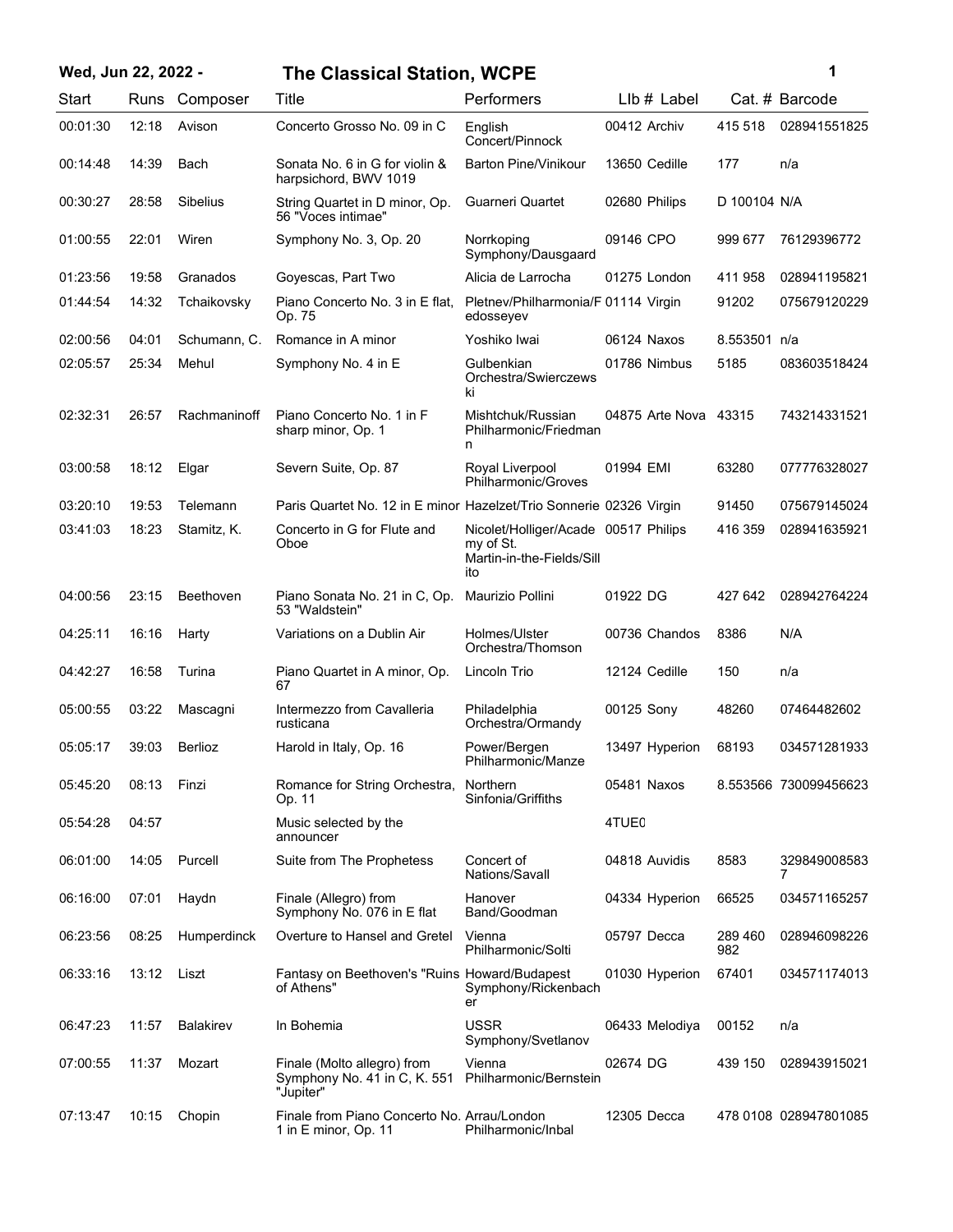## **Wed, Jun 22, 2022 - 2 The Classical Station, WCPE**

| I<br>ł<br>٠ |  |
|-------------|--|
|             |  |
|             |  |

| Start    | Runs  | Composer         | Title                                                                                    | Performers                                                | $L$ lb $#$ Label                       |         | Cat. # Barcode        |
|----------|-------|------------------|------------------------------------------------------------------------------------------|-----------------------------------------------------------|----------------------------------------|---------|-----------------------|
| 07:25:37 | 07:32 | Vivaldi          | Mandolin Concerto in C, RV<br>425                                                        | Avital/Venice Baroque 12223 DG<br>Orchestra               |                                        | 0022627 | 028947940173          |
| 07:34:24 | 19:14 | Schumann         | Scenes from Childhood, Op. 15 Vladimir Ashkenazy                                         |                                                           | 01674 London                           | 421 290 | 028942129023          |
| 07:54:53 | 04:32 | ov               | Rimsky-Korsak Procession of the Nobles from Cincinnati Pops/Kunzel 00983 Telarc<br>Mlada |                                                           |                                        | 80115   | N/A                   |
| 08:01:00 | 06:27 | Mendelssohn      | Finale (Presto) from Octet in E Saint Paul Chamber<br>flat, Op. 20                       | Orchestra/Zukerman                                        | 00433 Philips                          | 412 212 | 028941221223          |
| 08:08:42 | 10:13 | Tartini          | Trumpet Concerto in D                                                                    | Andre/Academy St.<br>Martin/Marriner                      | 00526 RCA                              | 5864    | 07863558642           |
| 08:20:10 | 07:45 | Spohr            | Finale from Clarinet Concerto<br>No. 3 in F minor                                        | Ottensamer/Slovak<br><b>State</b><br>Philharmonic/Wildner | 04902 Naxos                            |         | 8.550688 730099568821 |
| 08:30:25 | 07:14 | Ravel            | Alborada del gracioso (Morning Cincinnati<br>song of the jester)                         | Symphony/Lopez-Cob<br><b>OS</b>                           | 01427 Telarc                           | 80171   | 089408017124          |
| 08:38:54 | 04:43 | Rodrigo          | 1st mvt (Villano) from Fantasia<br>for a Gentleman                                       | Russell/Naples<br>Philharmonic/Kunzel                     | 04820 Telarc                           | 80459   | 089408045929          |
| 08:44:52 | 07:05 | <b>Buxtehude</b> | Trio Sonata No. 2 in G, BuxWV Boston Museum Trio<br>253                                  |                                                           | 05765 Centaur                          | 2391    | 044747239125          |
| 08:53:12 | 06:25 |                  | Music selected by the<br>announcer                                                       |                                                           | 4TUE <sub>0</sub>                      |         |                       |
| 09:01:27 | 12:15 | Bach             | Brandenburg Concerto No. 2 in Mason/English<br>F. BWV 1047                               | Chamber<br>Orchestra/Britten                              | 03320 London                           | 443 847 | 028944384727          |
| 09:14:57 | 07:02 | Giuliani         | Variations on a Theme of<br>Handel, Op. 107                                              | Celedonio Romero                                          | 01036 Delos                            | 1004    | 013491100425          |
| 09:23:29 | 36:08 | Tchaikovsky      | Violin Concerto in D, Op. 35                                                             | Zimmermann/Berlin<br>Philharmonic/Maazel                  | 01631 EMI                              | 49758   | 077774975827          |
| 10:01:27 | 26:21 | Mehul            | Symphony No. 1 in G minor                                                                | Rhenish<br>Philharmonic/Rotter                            | 01659 Marco Polo 8.223139 400529423139 |         | 6                     |
| 10:29:18 | 30:20 | <b>Bridge</b>    | Chamber Concerto for Piano<br>and Strings                                                | Rosenberger/Moscow<br>Chamber<br>Orchestra/Orbelian       | 08266 Delos                            | 3263    | 013491326320          |
| 11:01:28 | 26:58 | Witt             | Quintet in E flat for Piano &<br>Winds, Op. 5                                            | Kuerti/Sommerville/Ca 05536 CBC<br>mpbell/Mason/McKay     | Records                                | 1137    | 059582113721          |
| 11:29:41 | 06:46 | Fauré            | Elegie, Op. 24                                                                           | Doane/Snyder                                              | 02541 Bridge                           | 9038    | 090404903823          |
| 11:37:57 | 07:59 | Grofé            | On the Trail from Grand<br>Canyon Suite                                                  | Saint Louis<br>Symphony/Slatkin                           | 02142 RCA                              | 60778   | 090266077823          |
| 11:47:11 | 12:26 | Field            | Piano Sonata in A, Op. 1 No. 2 John O'Conor                                              |                                                           | 02507 Telarc                           | 80290   | 089408029028          |
| 12:01:27 | 17:58 | Schubert         | String Quartet No. 7 in D, D. 94 Verdi Quartet                                           |                                                           | 05602 Haenssler<br>Classic             | 98.329  | 401027600958<br>0     |
| 12:20:40 | 08:17 | Gershwin         | <b>Lullaby for Strings</b>                                                               | Indianapolis<br>Symphony/Leppard                          | 08678 Decca                            | 458 157 | 028945845725          |
| 12:30:12 | 07:24 | Respighi         | Tarantella from Rossiniana                                                               | <b>Berlin RSO/Albrecht</b>                                | 00106 Koch<br>Schwann                  | 311029  | 900272311029<br>6     |
| 12:39:06 | 10:38 | Smetana          | Sarka from Má vlast (My<br>Fatherland)                                                   | Vienna<br>Philharmonic/Harnonc<br>ourt                    | 07914 RCA Red<br>Seal                  | 54331   | 828765433129          |
| 12:50:59 | 08:38 |                  | Music selected by the<br>announcer                                                       |                                                           | 4TUE1                                  |         |                       |
| 13:01:27 | 18:49 | Dyson            | Concerto da Chiesa for String<br>Orchestra                                               | <b>Bournemouth</b><br>Symphony/Lloyd-Jone<br>s            | 07636 Naxos                            |         | 8.557720 747313272020 |
| 13:21:46 | 22:36 | Chopin           | Piano Sonata No. 2 in B flat<br>minor, Op. 35                                            | Khatia Buniatishvili                                      | 10976 Sony                             | 292     | 88691971 886919712926 |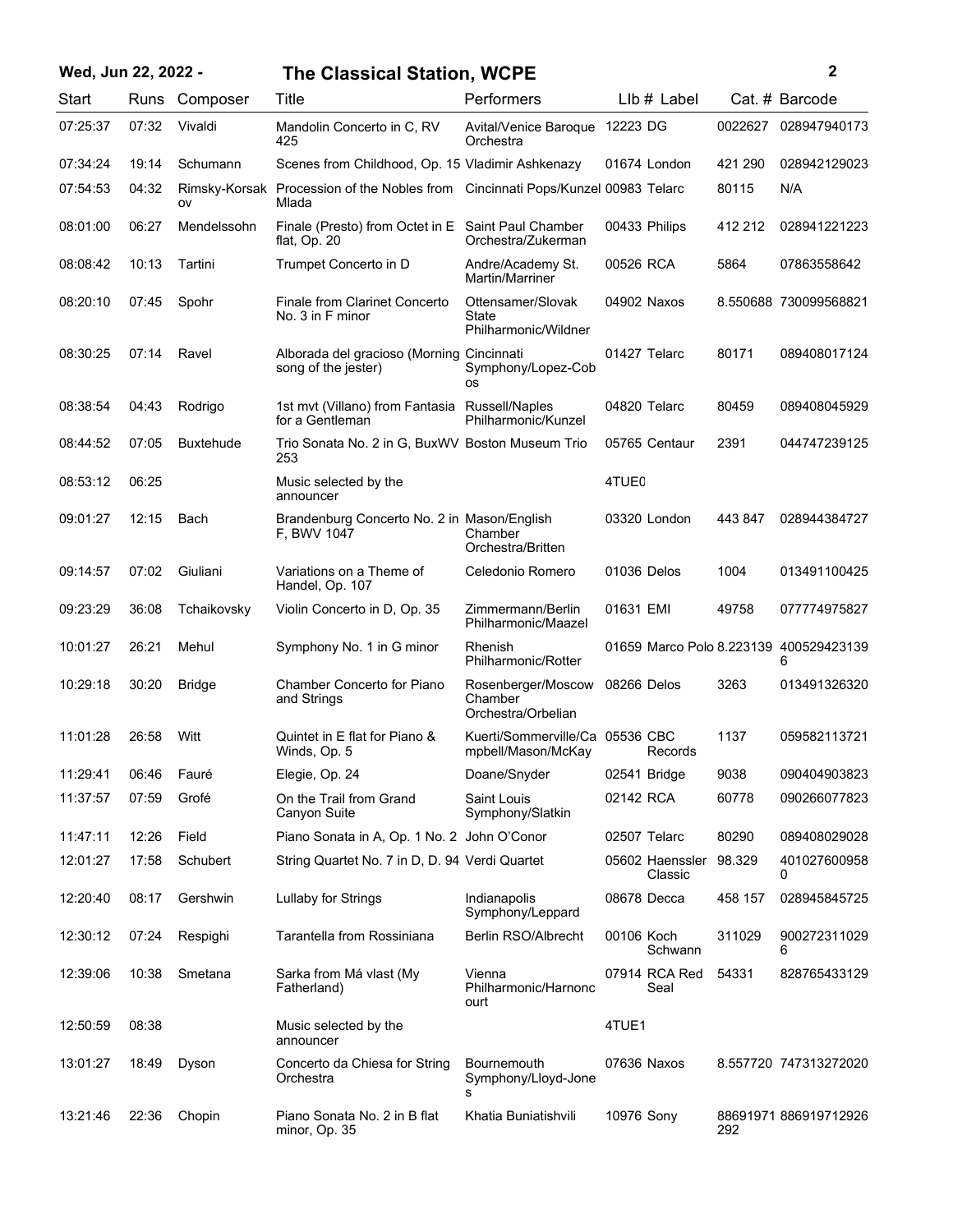| Wed, Jun 22, 2022 - |       |               | <b>The Classical Station, WCPE</b>                                                 |                                                          |             |                         |         | 3                     |
|---------------------|-------|---------------|------------------------------------------------------------------------------------|----------------------------------------------------------|-------------|-------------------------|---------|-----------------------|
| Start               |       | Runs Composer | Title                                                                              | Performers                                               |             | LIb # Label             |         | Cat. # Barcode        |
| 13:45:52            | 13:46 | Bach, J.C.    | Symphony in E flat for Double<br>Orchestra, Op. 18 No. 1                           | Academy of Ancient<br>Music/Standage                     |             | 02595 Chandos           | 0540    | 095115054024          |
| 14:01:28            | 20:45 | Haydn         | Piano Concerto in D                                                                | Michelangeli/Zurich<br>Chamber Orch/de<br>Stoutz         | 01316 EMI   |                         | 49324   | 077774932422          |
| 14:23:28            | 09:16 | <b>Biber</b>  | Passagalia for unaccompanied Andrew Manze<br>violin                                |                                                          |             | 07370 Harmonia<br>Mundi | 907321  | 093046732127          |
| 14:34:14            | 25:23 | Chadwick      | String Quartet No. 1                                                               | Portland String Quartet 01577 Northeaste 236             |             | rn                      |         | N/A                   |
| 15:01:27            | 18:52 | Saint-Saëns   | Cello Concerto No. 1 in A<br>minor, Op. 33                                         | Ma/French National<br>Orchestra/Maazel                   | 00352 Sony  |                         | 35848   | 07464358482           |
| 15:21:49            | 17:20 | Handel        | Music for the Royal Fireworks                                                      | <b>Boston</b><br>Baroque/Pearlman                        |             | 05878 Telarc            | 80594   | 089408059421          |
| 15:40:24            | 19:13 | Gade          | Novelette No. 1 in F for Strings, Aarhus Chamber<br>Op. 53                         | Orchestra/Larsen                                         | 01481 Paula |                         | 12      | N/A                   |
| 16:00:52            | 08:10 | Auber         | Overture to Fra Diavolo                                                            | Royal Scottish National 12045 Naxos<br>Orchestra/Friedel |             |                         |         | 8.573418 747313341870 |
| 16:09:57            | 04:06 | Schumann      | Scherzo from Op. 52                                                                | London<br>Symphony/Jarvi                                 |             | 01193 Chandos           | 8646    | 501468286462<br>6     |
| 16:14:58            | 13:30 | Czerny        | <b>Brilliant Polonaise</b>                                                         | Beyer/Dagul/Dagul                                        | 02003 Four  | Hands<br>Music          | 882     | N/A                   |
| 16:29:23            | 08:45 | Reznicek      | Finale (Allegretto con anima)<br>from Symphony in D                                | Philharmonia<br>Hungarica/Wright                         |             | 09691 Schwann           | 11091   | n/a                   |
| 16:39:23            | 11:15 | Mussorgsky    | Night on Bald Mountain                                                             | NY<br>Philharmonic/Sinopoli                              | 07780 DG    |                         | 429 785 | 028942978522          |
| 16:51:33            | 08:04 | Bach, C.P.E.  | 1st mvt (Allegretto) from Flute<br>Concerto in B flat                              | Nicolet/Netherlands<br>Chamber<br>Orchestra/Zinman       |             | 03995 Philips           | 442 592 | 028944259223          |
| 17:00:52            | 13:19 | <b>Beck</b>   | Sinfonia in B flat                                                                 | Northern Chamber<br>Orchestra/Ward                       |             | 02746 Naxos             |         | 8.553790 730099479028 |
| 17:15:06            | 05:51 | Spohr         | Finale (Rondo vivace) from<br>Clarinet Concerto No. 1 in C<br>minor, Op. 26        | Ottensamer/Slovak<br>State<br>Philharmonic/Wildner       |             | 04902 Naxos             |         | 8.550688 730099568821 |
| 17:21:52            | 08:22 | Rossini       | Overture to Cinderella                                                             | Zagreb Festival<br>Orchestra/Halasz                      |             | 05105 Naxos             | 47      | 8.554246-636943424629 |
| 17:31:29            | 09:23 | Dvorak        | Prague Waltzes                                                                     | Prague<br>Symphony/Belohlavek                            |             | 00536 Denon             | 7922    | 498800102803<br>1     |
| 17:41:47            | 07:14 | Albéniz       | Cordoba from Spanish Songs,<br>Op. 232                                             | Julian Bream                                             | 01508 RCA   |                         | 14378   | 07863543782           |
| 17:49:56            | 04:18 | Stamitz, K.   | Finale from Oboe Quartet in D, Goodwin/Terzetto<br>Op. 8                           |                                                          |             | 04954 Harmonia<br>Mundi | 907220  | 093046722029          |
| 17:55:09            | 04:28 | Delius        | Serenade from Hassan                                                               | Lloyd Webber/National 05882 BMG<br>Philharmonic/Gerhardt |             |                         | 84112   | 743218411229          |
| 18:00:52            | 06:04 | Shostakovich  | Romance from The Gadfly, Op. Belgian Radio<br>97                                   | Symphony/Serebrier                                       |             | 04404 RCA Victor 6603   |         | 07863566032           |
| 18:07:51            | 05:15 | Svendsen      | 3rd mvt (Allegretto) from<br>Symphony No. 1 in D, Op 4                             | Oslo<br>Philharmonic/Caridis                             | 01661 NKF   |                         | 50010   | 028905001021          |
| 18:14:01            | 15:03 | Chausson      | A Holiday Evening, Symphonic Orchestra of the<br>Poem Op. 32                       | Toulouse<br>Capitole/Plasson                             | 01607 EMI   |                         | 47894   | 509997478942<br>9     |
| 18:30:19            | 12:47 | Strauss Jr.   | From the Mountains (a waltz)                                                       | Vienna<br>Philharmonic/Welser-M<br>öst                   | 11422 Sony  |                         | 712     | 88765440 887654407122 |
| 18:44:01            | 05:47 | Mozart        | 1st mvt (Allegro) from<br>Serenade No. 13 in G, K. 525<br>"Eine kleine Nachtmusik" | Amsterdam Baroque<br>Orchestra/Koopman                   | 02262 Erato |                         | 45713   | 022924571329          |